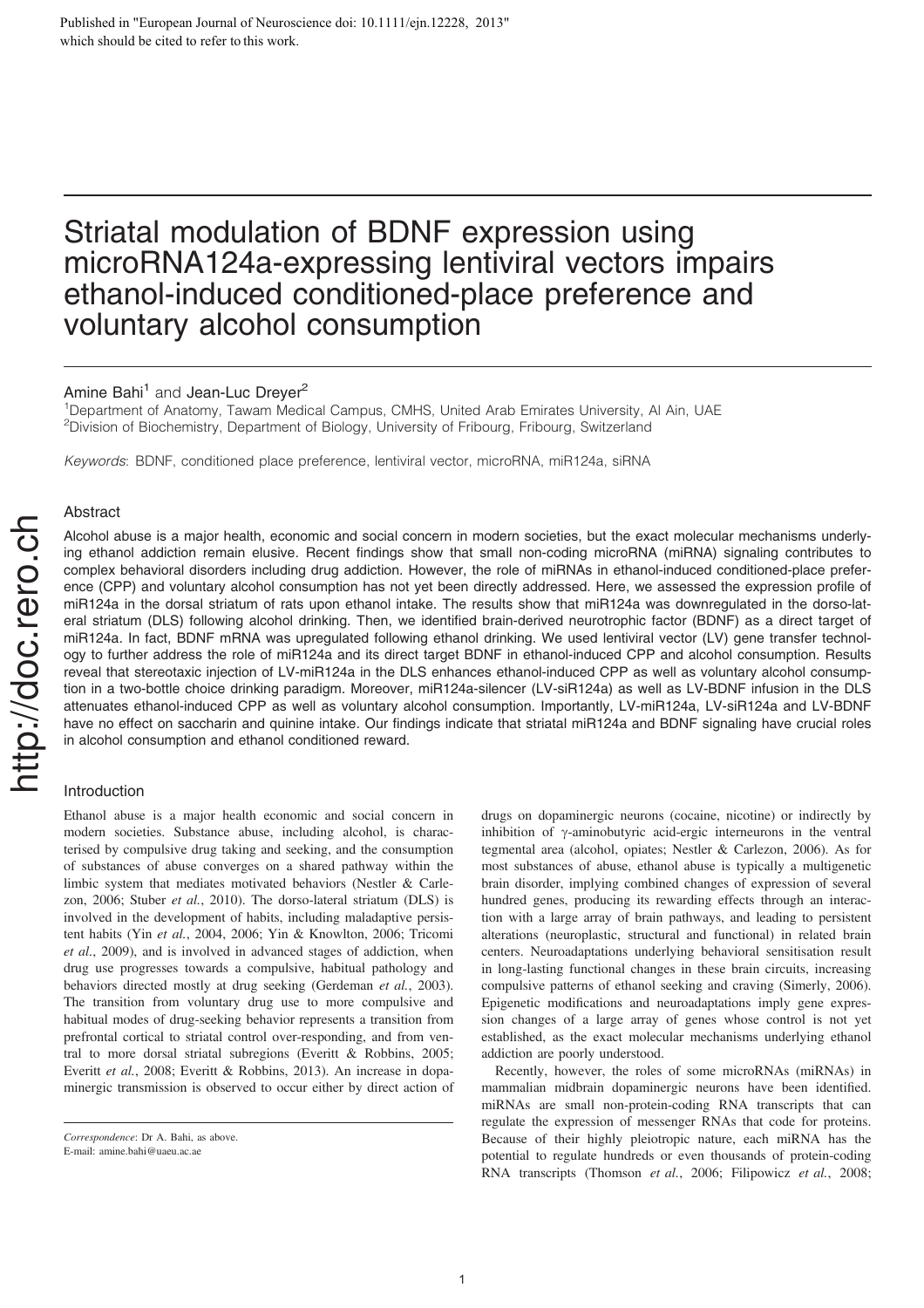Jonkman & Kenny, 2013). miRNAs therefore are important epigenetic regulators, and control important signaling patterns (Cao et al., 2006; Franke et al., 2012), contributing to various disease processes (Kuss & Chen, 2008; Silber et al., 2009; Sato et al., 2011). miRNAs act as key spatiotemporal regulators in post-transcriptional control of gene expression during dendritic morphogenesis and synapse development, controlling the expression of hundreds of genes involved in neuroplasticity and in the function of synapses (Silber et al., 2009; Dreyer, 2010; Sato et al., 2011; Sun et al., 2012). Moreover, miRNAs have been found to relate to addictive behaviors (Kim et al., 2007; Dreyer, 2010; Impey et al., 2010). miRNAs in the dorsal striatum control the escalation of drug intake in rats (Jonkman & Kenny, 2013), highlighting the central role for miRNAs in drug-induced neuroplasticity in brain reward systems that drive the emergence of compulsive-like drug use in animals. For example, expression changes of miR124a in the brain reward pathway strongly affect behavior towards drugs of abuse, for example cocaine (Chandrasekar & Dreyer, 2011), and miR124a regulates cocaine-induced expression plasticity (Chandrasekar & Dreyer, 2009). miR124a is strongly expressed in the brain and regulates adult neurogenesis (Cao  $et$  al., 2007; Cheng et al., 2009; Kawahara et al., 2012), and promotes neuronal differentiation by triggering brain-specific alternative pre-mRNA splicing (Makeyev et al., 2007). In addition, it is involved in several brain pathologies, including aging and Alzheimer's disease (Fang et al., 2012; Qi et al., 2012). miR124a targets and regulates the expression of both the mRNA of the anti-neural function protein SCP1 (small C-terminal domain phosphatase 1; Visvanathan et al., 2007) and of the Sry-related box Sox9 transcription factor whose overexpression abolishes neuronal differentiation (Cheng et al., 2009). Besides these important functions, miR124 also plays putative roles in hepatocellular carcinoma (Zheng et al., 2012), gastric cancer (Xia et al., 2012b), and in brain tumor differentiation and progression (Silber *et al.*, 2008; Xia *et al.*, 2012a). Finally, miR124a in the dopaminergic midbrain pathway also strongly affects the expression of several neurotransmitters, mainly brain-derived neurotrophic factor (BDNF; Chandrasekar & Dreyer, 2009, 2011), which in turn is involved in the survival and function of midbrain dopaminergic neurons and also in drug reward and relapse (Corominas et al., 2007; Briand & Blendy, 2010; Ghitza et al., 2010). Furthermore, alcohol-induced expression changes of some miRNAs induce changes at protein levels, disrupt tight junctions, and increase cell permeability and drastically affect cell signaling (Kim et al., 2007; Dreyer, 2010; Hollander et al., 2010), thus providing evidence of the control of mRNA expression by miRNAs in alcohol abuse.

Our previous studies have shown a crucial function of BDNF, through its receptor tropomyosin-related kinase B (TrkB), in the enhancement of locomotor activity, behavioral sensitisation, cocaine-induced conditioned-place preference (CPP) acquisition as well as extinguished cocaine-induced CPP reinstatement following cocaine priming (Bahi et al., 2008). Human BDNF expression is controlled by complex mechanisms, and its transcription is regulated by multiple promoters driving the expression of different coding transcripts (Pruunsild et al., 2007; Caputo et al., 2011). Genes bearing multiple binding sites for transcription factors show higher probabilities to be targeted by miRNAs and to harbor more miR-NA-binding sites on average (Cui et al., 2007; Caputo et al., 2011). Indeed, BDNF expression is regulated by a group of miRNAs, and to date some of these sites have been experimentally validated [miR-1/206 (Lewis et al., 2003); miR-30a, miR-30a-5p and miR-195 (Mellios et al., 2008); miR-124 and let-7d (Chandrasekar & Dreyer, 2009); miR-15a (Friedman et al., 2009); and miR-210 (Fasanaro et al., 2009)].

In the present study we further evaluate the role of BDNF and miR124a in alcohol abuse, using viral manipulation of local gene expression of either miR124a or BDNF as described in our previous studies (Karpova et al., 2011; Bahi & Dreyer, 2012), and we show that striatal modulation of both miR124a and BDNF expression impairs ethanol-induced CPP and voluntary alcohol intake in rats.

#### Materials and methods

#### Animals

Adult male Wistar rats were group-housed (five per cage) at room temperature (approximately 22 °C) with a 12 : 12 h light : dark cycle (light on at 06:00 h), and allowed to adapt to this environment for a period of 7 days before the experiments began. Bedding was produced locally and autoclaved before use, and rats had free access to tap water and standard rodent chow diet obtained from the National Feed and Flour Production and Marketing Company LLC (Abu Dhabi, UAE). All animal care and use were in accordance with the National Institutes of Health 'Guide for the Care and Use of Laboratory Animals'. The procedures were approved by the institutional Animal Research Ethics Committee (Approval No. A17-12).

## BDNF and miR124a quantification after voluntary ethanol intake

Rats were singly housed 10 days prior to the initiation of ethanol access. Fluid solutions were provided in cylindrical bottles equipped with regular steel drinking spouts. Rats were given two bottles – one containing tap water, and the other containing either water  $(n = 8)$  or a solution of 5% ethanol in tap water (v/v;  $n = 8$ ) for 15 days. The placement order of the bottles was inverted daily to ensure that consumption levels were not due to a side preference.

Rats were killed 24 h after the final ethanol access by decapitation, and brain regions were dissected out and frozen in TRizol according to the manufacturer's instructions. The micro-dissection procedure was performed according to rat stereotaxic coordinates (Paxinos & Watson, 1998), yielding lateral and medial subdivisions of the dorsal striatum [DLS and dorso-medial striatum (DMS), respectively]. The tissue was isolated via punch of a coronal slice 2.5 mm wide in the anterior–posterior direction, beginning immediately posterior to the prefrontal cortex (Supporting Information Fig. S1).

Total RNA was extracted from animal tissues using TRizol, and tested for purity  $(A_{260/280}$  ratios). Reverse transcription and real-time polymerase chain reaction (PCR) amplification was performed using Oligo-dT standard primers. Real-time PCR was performed with SYBR-Green. Reactions were performed in a 20-uL final volume using  $2 \mu L$  of cDNA. The PCR protocol used consisted of a 45-s denaturation at 94 °C, followed by 45-s annealing and extension at 64 °C for 40 cycles. Glyceraldehyde-3-phosphate dehydrogenase (GAPDH) was used as reference gene. The primers used were: miR124a: 5′-TCC GTG TTC ACA GCG.GAC-3′ and 5′-CAT TCA CCG CGT GCC TTA-3′ (Chandrasekar & Dreyer, 2009); BDNF: 5′-GGT TCG AGA GGT CTG ACG AC-3′ and 5′-CAA AGG CAC TTG ACT GCT GA-3′; GAPDH: 5′-ATG ACT CTA CCC ACG GCA AG-3′ and 5′-CAT ACT CAG CAC CAG CAT CAC-3′ (Bahi et al., 2008).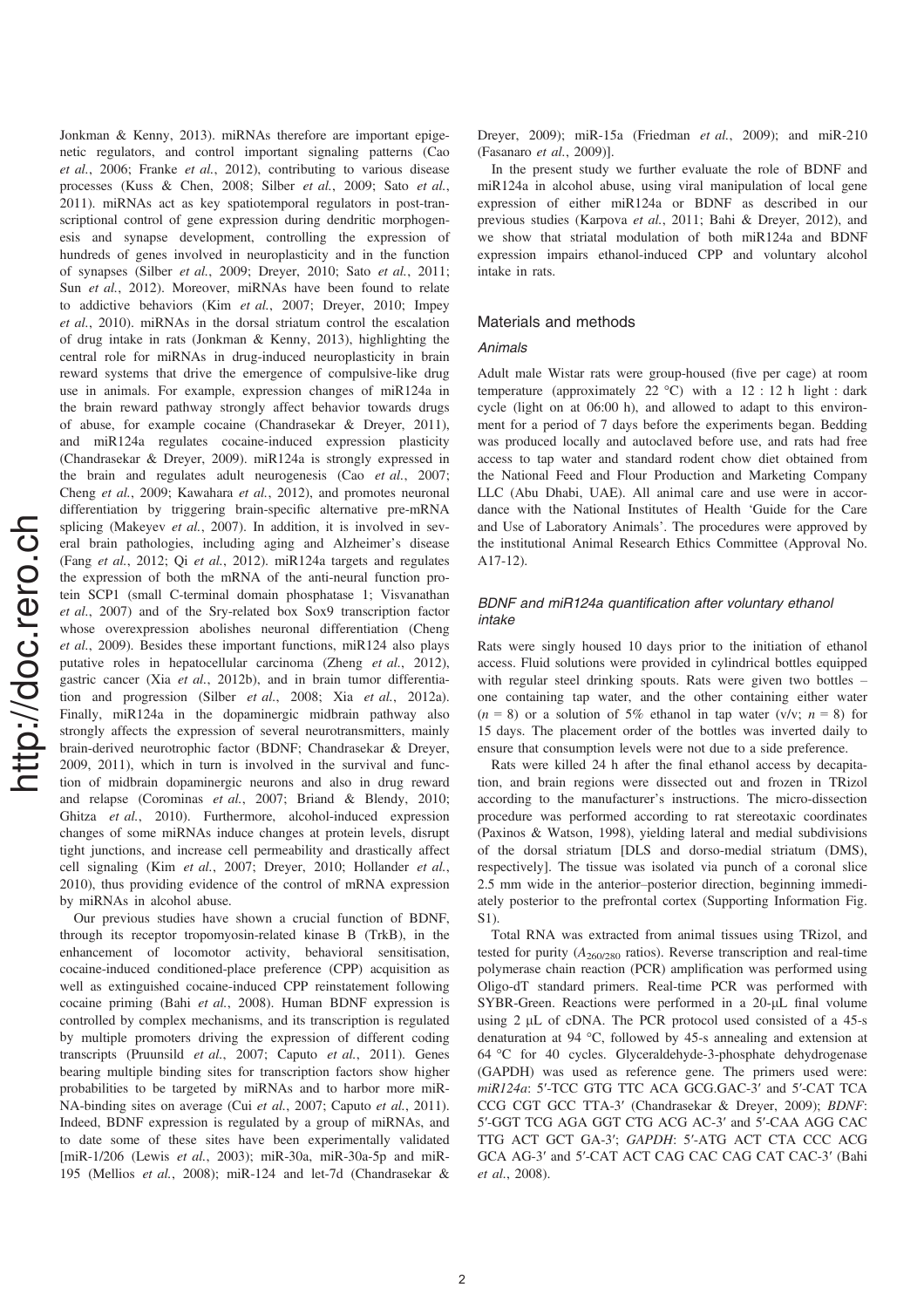#### Lentiviral constructions and production

The construction of the lentiviral vector (LV)-BDNF-expressing vector was performed as described previously (Bahi et al., 2008). Briefly, rat BDNF cDNA was amplified by PCR and cloned into pTK431 using BamHI and XhoI restriction sites. The construction of LV-miR124a- and LV-siR124a-expressing vectors was described in a previous study (Chandrasekar & Dreyer, 2011). All constructions were confirmed by sequencing. For lentiviral production a triple transfection approach was used, as described previously (Bahi et al., 2005; Bahi & Dreyer, 2008, 2012; Chandrasekar & Dreyer, 2011). Briefly, the pTK431-expressing vectors were co-transfected into HEK293T cells together with the packaging  $p\Delta NRF$  and the envelope pMDG-VSV-G plasmids. The viral particles were purified and concentrated using ultracentrifugation.

## Stereotaxic injection of LV-miR124a, LV-siR124a and LV-BDNF in the dorsal striatum

For stereotaxic surgery, rats were anesthetised with a ketamine/xylazine mixture [100 mg/kg and 10 mg/kg, respectively, intraperitoneally (i.p.)] and installed in a stereotaxic frame. Using a precision Hamilton micro-syringe with a 26G needle, rats were bilaterally infused with  $2 \mu L$  viral solution using the following coordinates: DLS (1.2 mm anterior to Bregma,  $\pm$  3.7 mm lateral to the medial suture, 4.5 mm ventral to the skull surface); medio-lateral striatum (MLS; 1.2 mm anterior to Bregma,  $\pm$  1.5 mm lateral to the medial suture, 4.5 mm ventral to the skull surface). All viral injections were performed according to the rat stereotaxic coordinates (Paxinos & Watson, 1998). After surgery, animals were left in recovery for 7 days.

#### Ethanol-induced CPP

The place conditioning apparatus was a rectangular chamber that consisted of two conditioning compartments  $(30 \times 30 \times 30 \text{ cm})$ separated by a removable door (10 cm). One of the conditioning chambers had white walls and a stainless-steel large grid floor; the other had black walls and a narrow grid floor. Rats could access the entire apparatus when the guillotine door was removed (Bahi, 2012; Bahi & Dreyer, 2012). The place conditioning procedure consisted of three phases: pre-conditioning, conditioning and post-conditioning tests, as previously described (Bahi & Dreyer, 2012).

#### Pre-conditioning

The rats were injected with saline and placed between the two compartments with the guillotine doors removed, allowing free access to the two conditioning compartments for a 15-min period. The time spent in each conditioning compartment was manually recorded. Most rats spent approximately 50% of the time in each chamber  $(P > 0.05)$ . Therefore, conditioning was performed using an unbiased, balanced protocol.

After baseline assessment, the rats were stereotaxically injected with viral vectors as described above, and given a 7-day recovery period.

#### Conditioning

During conditioning, rats were injected i.p. with 0.5 g/kg of ethanol (prepared from 20% ethanol solution dissolved in 0.9% isotonic saline v/v) once, and immediately confined to one conditioning compartment for 30 min. On alternate schedules, rats received saline injections (volumes were calculated according to body weight) and were confined to the other compartment for 30 min. The conditioning phase with ethanol and saline on alternative schedules (morning and afternoon) lasted for 5 days.

#### Post-conditioning test

Animals were injected with saline and immediately placed between the two compartments, with free access to both conditioning compartments for 15 min. The time spent in each box was manually recorded. The preference for the ethanol-paired place was expressed as the mean difference between the duration spent in it during the pre- and post-conditioning tests.

#### Two-bottle choice voluntary ethanol consumption and preference

This procedure has been described previously (Bahi & Dreyer, 2012). Briefly, two drinking bottles with  $5\%$  (v/v) alcohol or drinking tap water were available to the animals ad libitum during a 5 day period. In order to avoid a possible side preference, the positions of the bottles were changed daily. The drinking bottles (g) and the body weight (g) were weighed daily. The amount of consumed ethanol (g) was calculated after every measurement and expressed per 1000 g of body weight (1 mL = 0.789 g). The total fluid intake was worked out by calculating the volumes of water and ethanol consumed and adjusting to 1000 g of body weight.

Saccharin and quinine consumption and preference were measured in the same rats 7 days after measurement of ethanol drinking. Methods were as described for ethanol voluntary intake, and two concentrations of each tastant were evaluated (saccharin: 0.035 and  $0.07\%$ ; quinine:  $0.015$  mm and  $0.03$  mm) in ascending order, consistent with our previous similar studies (Bahi & Dreyer, 2012).

#### BDNF and miR124a quantification following viral injection

After completion of the quinine voluntary intake, rats were given access to two bottles – one containing tap water, and the other containing either water or a solution of 5% ethanol in tap water for 15 days. The placement order of the bottles was inverted daily to ensure that consumption levels were not due to a side preference. Rats were killed 24 h later by decapitation and tissue was processed as described previously.

#### Determination of blood ethanol concentration (BEC)

In brief, rats were given an i.p. injection with a 20% (v/v) solution of ethanol (3 g/kg of body weight) in isotonic sterile saline. Tail blood samples were collected in heparinised capillary tubes at 30, 60, 120 and 240 min following injection. The determinations of BEC expressed as g/dL were made using the nicotinamide adenine dinucleotide (NAD)-NADH enzymatic assay, and concentrations were calculated using an ethanol standard curve.

#### Statistical analysis

For statistical comparisons, the software package SPSS (version 19.0) was used. All data were expressed as means  $\pm$  SEM. BDNF and miR124a mRNA expression were analysed using a two-way analysis of variance (ANOVA), with treatment and region as the between-subject factors. Ethanol-induced CPP behavior was analy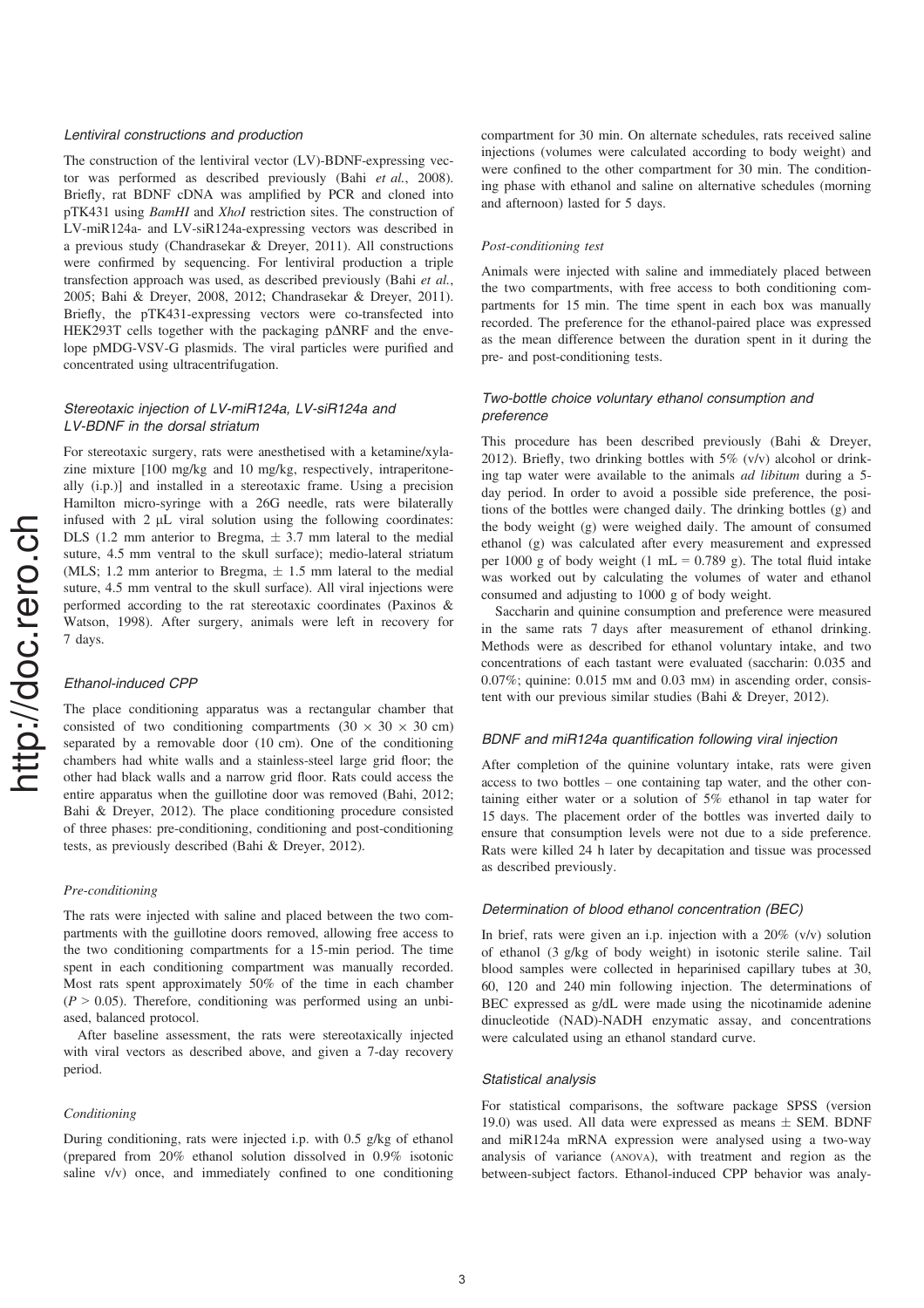sed using a one-way ANOVA. Voluntary ethanol or tastant consumption and total volume intake were analysed using a two-way ANOVA with repeated measures (virus group  $\times$  ethanol/tastant concentration). BDNF and miR124a mRNA expression following viral injection were analysed using one-way ANOVAs. BEC data were analysed using one-way ANOVAs with repeated measures (virus groups were the between-subject factor). Post hoc individual mean comparisons were performed with the Bonferroni's test when F-values were significant. The level of statistical significance was set at  $P \le 0.05$  at all times.

#### **Results**

## Expression of miR124a and BDNF in the dorsal striatum of rats following voluntary alcohol intake

Figure 1 shows that miR124a and BDNF levels were affected following 15 days of voluntary alcohol intake in rats. In fact, and as revealed by a two-way ANOVA, miR124a expression was decreased about threefold in the DLS but not changed in the DMS (main effect of treatment  $F_{1,28} = 10.597$ ,  $P = 0.003$ ; main effect of region  $F_{1,28} = 5.921$ ,  $P = 0.022$ ). More importantly the interaction between the treatment and the region was significant  $(F_{1,28} = 9.001$ ,  $P = 0.006$ ; Fig. 1A). Together these data indicate that chronic ethanol drinking results in the reduction of miR124a expression in the dorsal striatum, and that this effect is specific to the dorso-lateral region. To determine the potential role of miR124a in ethanol addiction, we studied the effect of miR124a on the expression of BDNF, a common signal molecule involved in basically all drugs of abuse, including alcohol (for review, see for example Corominas et al., 2007; Davis, 2008; McGinty et al., 2010; Autry & Monteggia, 2012), in the rat dorsal striatum. As expected, 15-day alcohol intake significantly increased about twofold the expression of BDNF, as depicted in Fig. 1B; a two-way ANOVA analysis revealed that, compared with the water-drinking group, BDNF expression was increased in the DLS of ethanol-exposed animals as indicated by a main effect of treatment  $(F_{1,28} = 5.492, P = 0.026)$  and a main effect of region  $(F_{1,28} = 30.121, P \le 0.001)$ . More interestingly, the interaction between the two factors was significant ( $F_{1,28} = 7.464$ ,  $P = 0.011$ ). These findings demonstrate that 2 weeks of ethanol intake upregulates dorso-lateral striatal BDNF.



Fig. 1. Voluntary ethanol consumption induced changes in the miRNA124a and BDNF mRNA levels in the rat striatum. (A) miR124a and (B) BDNF mRNA levels were normalised against GAPDH in the corresponding samples. Histograms represent mean  $\pm$  SEM,  $n = 8$ ,  $*P < 0.05$  (two-way ANOVA, Bonferroni's post hoc test).

## The effects of DLS LV-miR124a and LV-BDNF expression on ethanol-induced CPP

To test the effects of miR124a on ethanol-induced CPP, both gainof-function and loss-of-function approaches were used. In this experiment, LV-siR124a ( $n = 9$ ) was used to knock down its expression, and a lentivirus-expressing miR124a (LV-miR124a;  $n = 8$ ) was used to upregulate its expression in the DLS. LV-Mock-  $(n = 14)$  and LV-BDNF-  $(n = 12)$  expressing vectors were also used. During habituation to the CPP apparatus, no side preference was present in any of the groups, and there was no difference between the four groups ( $F_{3,39} = 0.528$ ,  $P = 0.666$ ; data not shown). The effects of DLS lentiviral injections on ethanol-induced (0.5 g/kg) CPP are shown in Fig. 2. One-way ANOVA analysis has shown that the difference in time spent in the ethanol-paired box varied as a function of virus  $(F_{3,39} = 14.338, P \le 0.001)$ . *Post hoc* evaluations revealed that rats injected with LV-BDNF or LV-siR124a showed about a threefold reduced CPP score compared with control rats (LV-Mock;  $P = 0.007$  and  $P = 0.009$ , respectively). In addition, there was a slight difference between LV-Mock and LV-miR124a, but it did not reach significance ( $P = 0.075$ ). More importantly, miR124a overexpression (LV-miR124a) enhanced about fivefold ethamol-induced CPP compared with LV-BDNF  $(P < 0.001)$  and LV-siR124a  $(P < 0.001)$ . These findings suggested that miR124a is a critical regulator for BDNF in rat DLS. We hypothesise that miR124a might participate in the formation of alcohol conditioned reward by regulating the gene expression of BDNF.

## LV-siR124a in the DLS, but not LV-miR124a, attenuated voluntary alcohol intake in rats

To determine levels of voluntary ethanol intake and preference following DLS viral injection of LV-Mock  $(n = 7)$ , LV-miR124a  $(n = 8)$  and its silencer LV-siR124a  $(n = 9)$ , we conducted a 5-day continuous-access two-bottle choice drinking test where animals could drink either water or a 5% ethanol solution. As depicted in Fig. 3A, one-way ANOVA repeated measure with virus as the between-subject factor showed no significant effect of time  $(F<sub>4,84</sub> = 1.693, P = 0.159)$ . In contrast, there was a main significant effect of viral injection in the DLS on ethanol consumption



Fig. 2. Ethanol-induced CPP following viral injection in the DLS. Histograms show the mean  $\pm$  SEM of the time difference between post-conditioning and pre-conditioning tests that each group of rats spent in the ethanolpaired compartment. After baseline testing, animals were stereotaxically injected with LV-Mock, LV-BDNF, LV-siR124a or LV-miR124a. After recovery, animals were conditioned with either saline or ethanol (five conditioning sessions each), and then tested for their preference on day 11.  $n = 8-$ 14,  $*P < 0.05$ , compared with LV-Mock;  $*P < 0.01$  compared with LVmiR124a (one-way ANOVA, Bonferroni's post hoc test).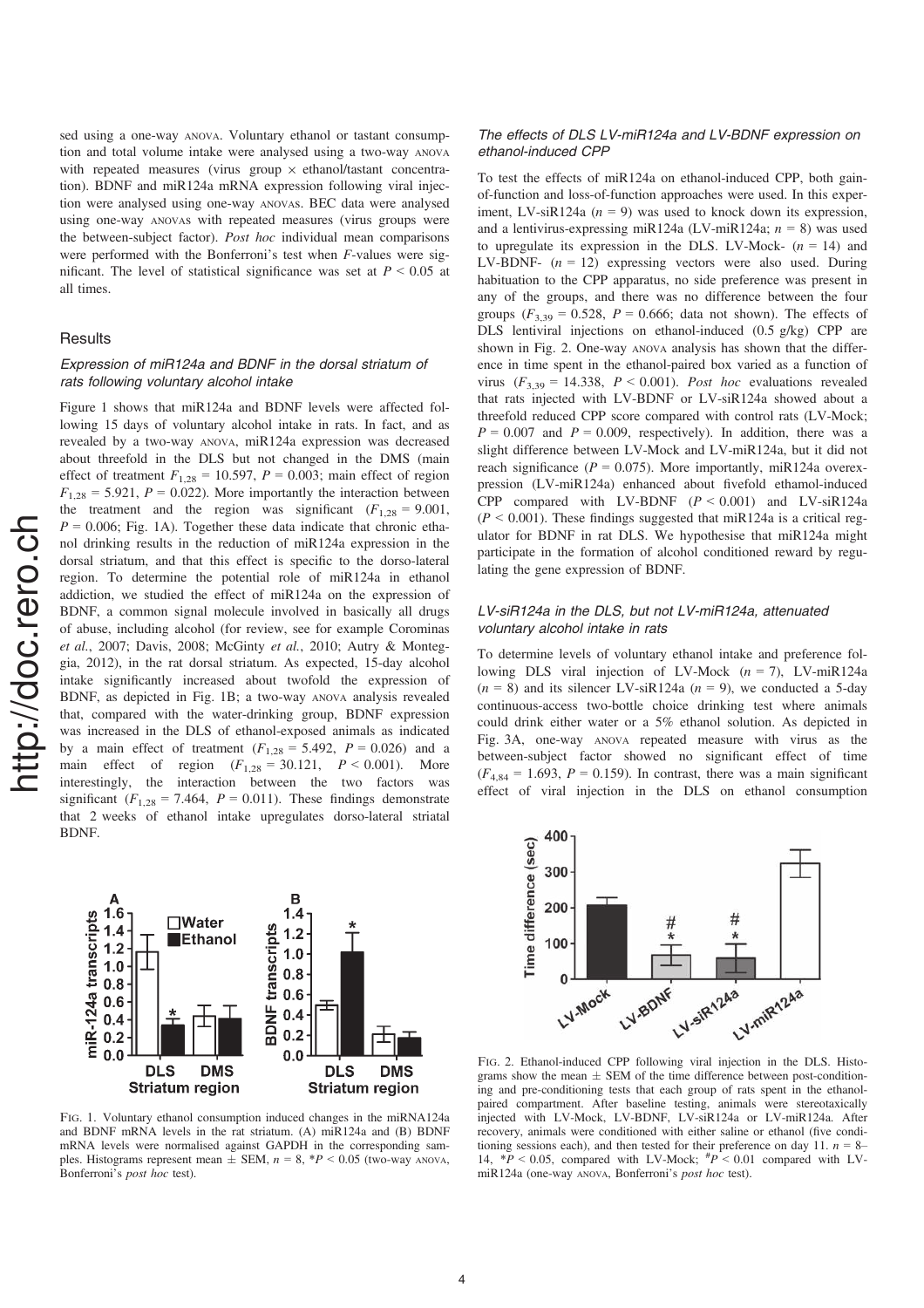

FIG. 3. Voluntary ethanol consumption and total fluid intake following viral injection in the DLS. Groups of Wistar rats were stereotaxically injected with LV-siR124a, LV-miR124a, LV-BDNF or LV-Mock, and given access to 5% ethanol and water in a two-bottle choice drinking paradigm for 5 days. (A and C) Daily g/kg ethanol consumption across the experiment. (B and D) The total fluid intake was the sum of the volume of ethanol solution and water consumed per kg of body weight per day. The data represent mean  $\pm$  SEM. The number of animals per group was  $n = 7-9$ . \* $P < 0.05$ vs. LV-Mock (two-way ANOVA, Bonferroni's post hoc test).

 $(F_{2,21} = 18.479, P \le 0.001)$ . *Post hoc* evaluations revealed that, compared with LV-Mock, LV-siR124a decreased (about 30%,  $P = 0.027$ ) but LV-miR124a increased (about 25%,  $P = 0.025$ ) voluntary ethanol intake. Interestingly, and as shown in Fig. 3B, daily total fluid intake did not differ between the three groups during the continuous-access two-bottle procedures as the virus main effect was not significant  $(F_{2,21} = 0.408, P = 0.670)$ . These findings suggest that the changed ethanol consumption by LV-siR124a- and LVmiR124a-injected rats was not caused by an overall change in total amount of fluid consumed.

## LV-BDNF in the DLS also attenuated voluntary alcohol intake in rats, similar to LV-siR124a

The aim of this experiment was to determine whether the changes of expression of BDNF in the DLS can affect the voluntary alcohol drinking behaviors using the standard procedure in which the position of the bottles was alternated every day and drinking averaged across days. For this purpose, male rats were stereotaxically injected into the DLS with either LV-Mock-  $(n = 7)$  or LV-BDNF-  $(n = 12)$ expressing vectors, then given access to either 5% ethanol or tap water for five consecutive days. A significant difference in ethanol consumption was observed between LV-Mock- and LV-BDNFinjected rats  $(F_{1,17} = 16.671, P = 0.001)$ , with LV-BDNF rats displaying a 1.7-fold decrease in ethanol intake when compared with controls (Fig. 3C). There was no significant effect of days of exposure to ethanol on alcohol intake  $(F_{4,68} = 1.422, P = 0.236)$ . As depicted in Fig. 3D, the one-way ANOVA with repeated measure indicated a non-significant DLS viral injection effect on total fluid intake  $(F_{1,17} = 0.892, P = 0.358)$ . Thus, LV-Mock and LV-BDNF showed similar liquid consumption.

## LV-siR124a, LV-miR124a and LV-BDNF in the DLS did not affect taste discrimination

To determine whether differences in ethanol voluntary intake might reflect changes in taste preferences caused by LV-siR124a and LVmiR124a injection, drinking studies with saccharin and quinine were performed. As shown in Fig. 4A, there was a significant difference in saccharin consumption across the two concentrations groups  $[(F<sub>1.42</sub> = 91.167, P < 0.001)$  main effect of saccharin concentration]. This pattern was not altered by viral injection in the DLS  $(F_{2,42} = 0.209, P = 0.812)$ . More importantly, the interaction between DLS viral injection and saccharin concentration was not significant ( $F_{2,42} = 0.127$ ,  $P = 0.881$ ; two-way ANOVA with repeated measures, factors were: virus and saccharin concentration). Also, and as depicted in Fig. 4B, there were no differences between LVsiR124a-, LV-Mock- and LV-miR124a-injected rats in total fluid intake groups  $[(F_{1,42} = 6.872, P = 0.012)$  main effect of saccharin concentration;  $(F_{2,42} = 0.315, P = 0.732)$  main effect of virus;  $(F<sub>2,42</sub> = 0.020, P = 0.980)$  main effect of saccharin concentration  $\times$  virus interaction]. After 7 days of the saccharin intake study, the same rats were given access to quinine solution vs. water, the results are depicted in Fig. 4C. The consumption of quinine between the three viral-injected groups was not different ( $F_{2,42} = 0.225$ ,  $P = 0.800$ , but rats consumed more quinine for the higher concentration (0.03 mM) compared with the lower concentration (0.015 mM), as revealed by a main effect of quinine concentration  $(F<sub>1,42</sub> = 19.845, P < 0.001)$ . No significant interaction between quinine concentration and viral injection in the DLS was found  $(F_{2,42} = 0.142, P = 0.868)$ . As for saccharin, the difference in total fluid intake in between the three groups was not significant  $[(F<sub>1.42</sub> = 0.301, P = 0.586)$  main effect of quinine concentration;  $(F_{2,42} = 0.226, P = 0.799)$  main effect of virus;  $(F_{2,42} = 0.521,$  $P = 0.598$ ) quinine concentration  $\times$  virus interaction; Fig. 4D]. We compared the body weights of rats injected with LV-Mock, LVsiR124 and LV-miR124 at the end of the experiment, and the results have shown no main effect of virus ( $F_{2,21} = 2.309$ ,  $P = 0.124$ ; data not shown).

To test the possibility that the differences in ethanol voluntary intake and preference for ethanol in LV-BDNF rats was due to differences in taste sensations rather than rewarding effects, we exposed rats to sweet solutions of saccharin and bitter solutions of quinine. As depicted in Fig. 4E, a two-way ANOVA with repeated measure revealed that there was no difference in the consumption for saccharin between LV-Mock and LV-BDNF ( $F_{1,34} = 0.263$ ,  $P = 0.612$ ). In contrast, there was a significant main effect of saccharin concentration ( $F_{1,34} = 72.023$ ,  $P \le 0.001$ ). More importantly, the interaction between viral injection in the DLS and saccharin concentration was not significant ( $F_{1,34} = 0.315$ ,  $P = 0.578$ ). In addition, Fig. 4F showed that there were no differences between LV-Mock- and LV-BDNF-injected rats in total fluid intake groups  $[(F<sub>1,34</sub> = 6.480, P = 0.016)$  main effect of saccharin concentration;  $(F_{1,34} = 0.103, P = 0.750)$  main effect of virus;  $(F_{1,34} = 0.179,$  $P = 0.675$ ) saccharin concentration  $\times$  virus interaction].

After 7 days of the saccharin intake study, the same rats were given access to quinine solution vs. water, the results are depicted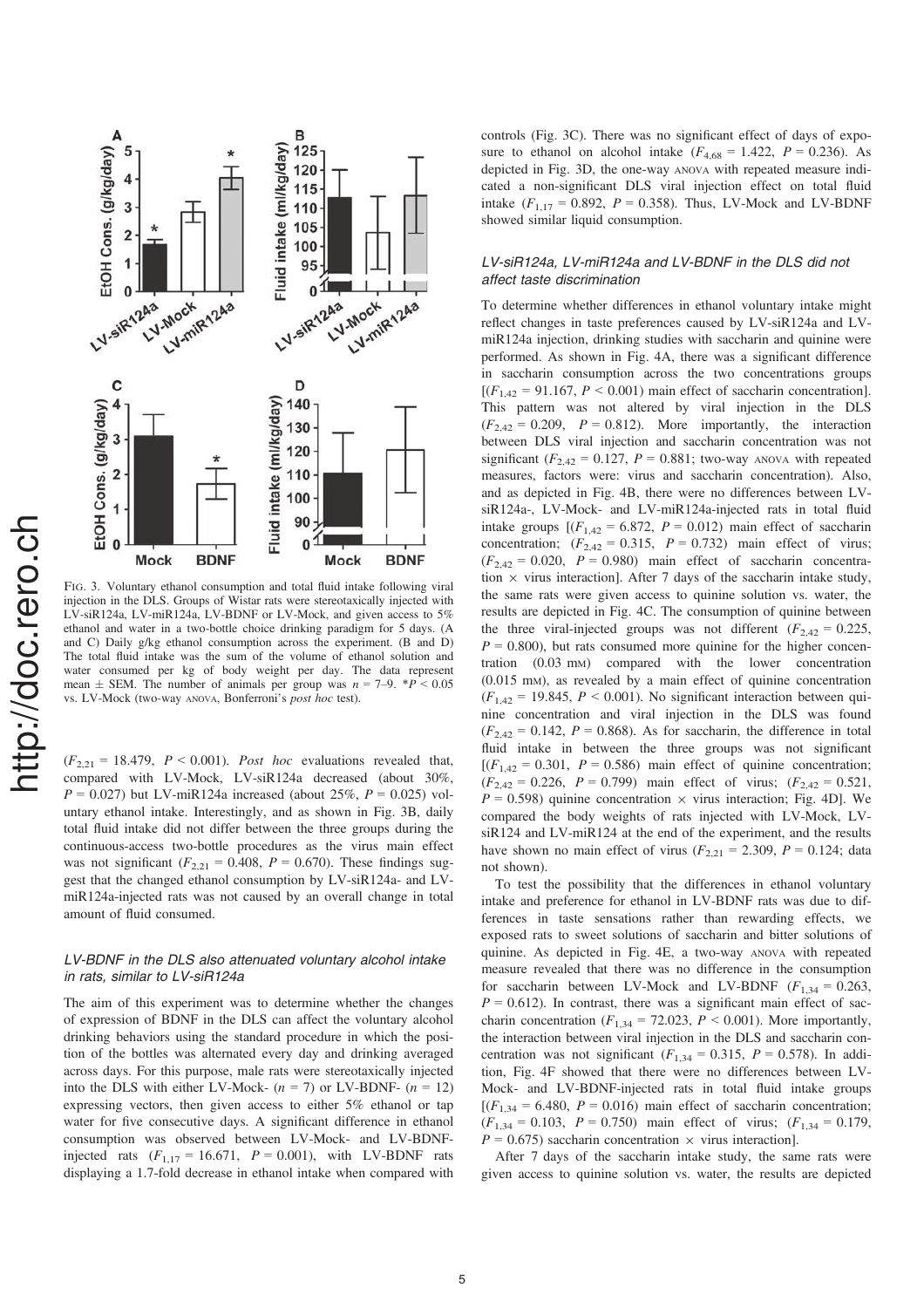

FIG. 4. Voluntary saccharin and quinine consumption, and total fluid intake following viral injection in the DLS. (A and E) Saccharin consumption; and (B and F) total fluid intake displayed by LV-siR124a, LV-miR124a, LV-BDNF and LV-Mock rats are indicated. Saccharin consumption was expressed as a gram of saccharin solution consumed per kg of body weight per day. The total fluid intake was the sum of the volume of the saccharin solution and water consumed per kg of body weight per day. (C and G) Quinine consumption; and (D and H) total fluid intake displayed by LV-siR124a, LV-miR124a, LV-BDNF and LV-Mock rats are shown. Quinine consumption was expressed as a mg of quinine solution consumed per kg of body weight per day. The total fluid intake was the sum of the volume of quinine solution and water consumed per kg of body weight per day. Data are presented as mean  $\pm$  SEM. \*P < 0.05, the difference between the indicated group (two-way ANOVA, Bonferroni's post hoc test).

in Fig. 4G. There was no difference  $(F_{1,34} = 1.136, P = 0.294)$ between the two groups (LV-Mock and LV-BDNF) in terms of quinine consumption (mg/kg/24 h). The ANOVA revealed a significant concentration effect  $(F_{1,34} = 20.507, P \le 0.001)$ , which reflected a general tendency towards higher intake of more concentrated quinine solutions. More importantly, the interaction between DLS viral injection and the quinine concentration was not significant  $(F_{1,34} = 0.061, P = 0.807)$ . However, the total fluid intake when the quinine solution was presented vs. water was similar between LV-Mock- and LV-BDNF-injected rats and was significant  $[(F_{1,34} = 0.838, P = 0.366)$  main effect of quinine concentration;  $(F_{1,34} = 2.520, P = 0.122)$  main effect of virus;  $(F<sub>1,34</sub> = 0.322, P = 0.574)$  interaction between quinine concentration and viral injection in the DLS; Fig. 4H]. Also, BDNF overexpression did not affect body weight  $(F_{1,17} = 1.743, P = 0.204;$ data not shown).

## Expression of miR124a and BDNF in the dorsal striatum of rats following viral injections

This experiment was designed to assess whether ethanol-induced upregulation of BDNF mRNA reported in Fig. 2 can be prevented by upregulation of miR124a. To test this hypothesis, LV-siR124a and LV-miR124a were infused into the DLS, and rats were given access to 5% ethanol for 15 days. As shown in Fig. 5 and as expected, one-way ANOVA revealed that LV-miR124a enhanced miR124a expression ( $F_{2,13} = 22.484$ ,  $P \le 0.001$ ). Post hoc evaluation indicated that, compared with LV-Mock, miRNA transcripts were upregulated with LV-miR124a ( $P = 0.002$ ) and downregulated with LV-siR124a ( $P = 0.031$ ). More importantly, BDNF mRNA was also regulated following miR124a modulation ( $F_{2,13} = 25.78$ ,  $P \leq 0.001$ ). In fact, and compared with LV-Mock, BDNF transcripts decreased following LV-miR124a injection (about threefold decrease,  $P = 0.001$ ) and increased upon LV-siR124a injection  $(P = 0.024)$ .



Fig. 5. Brain-derived neurotrophic factor (BDNF) and miR124a mRNA quantification following viral injection in the DLS and free access to 5% ethanol for 15 days. miR124a and BDNF quantification in LV-Mock-, LVsiR124a- and LV-miR124a-injected rats. Transcript levels were normalised against GAPDH  $(n = 7, 4, 5)$ .  $*P < 0.05$ ,  $*P < 0.005$ ,  $*$  $^{#}P < 0.05$ ,  $H^{\#}P$  < 0.005 (one-way ANOVA, Bonferroni's *post hoc* test).

In order to provide more convincing evidence for the direct regulation of the BDNF level by miR124A, rats were stereotaxically injected with LV-Mock, LV-miR124a or LV-siR124a in the DLS and, after recovery, BDNF mRNA was quantified after systemic ethanol injection (2 g/kg, i.p.). As depicted in Fig. 6, there was a main effect of ethanol on BDNF mRNA expression  $(F_{1,24} = 22.128,$  $P \leq 0.001$ ). In fact, and compared with saline, LV-Mock-expressing rats displayed a 2.3-fold increase in BDNF mRNA upon ethanol administration. However, pre-miR124a injection abolished ethanolinduced BDNF mRNA increase as reflected by a main effect of virus injection ( $F_{2,24} = 9.536$ ,  $P = 0.001$ ) and a significant interaction between the two factors  $(F_{2,24} = 10.534, P = 0.001)$ . More importantly, siR124a-injected rats displayed comparable BDNF mRNA expression as LV-Mock-expressing rats. Post hoc evaluations revealed a significant difference between Mock and miR124a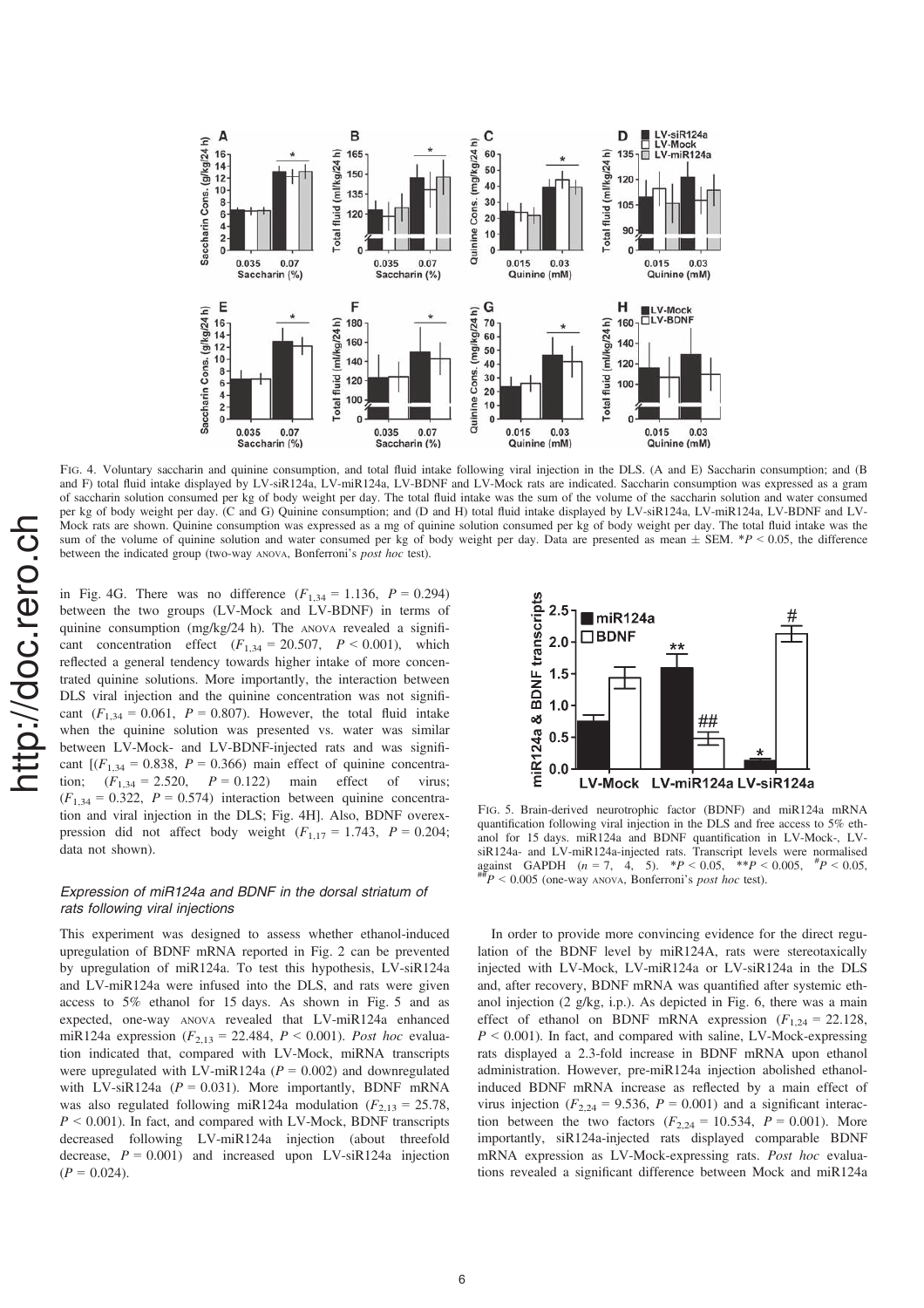

Fig. 6. Brain-derived neurotrophic factor (BDNF) mRNA quantification following viral infusion and passive i.p. injection of ethanol (2 g/kg). BDNF quantification in LV-Mock-, LV-siR124a- and LV-miR124a-injected rats. Transcript levels were normalised against GAPDH ( $n = 5$ ). \* $\overline{P}$  < 0.01 for ethanol vs. saline,  $^{#}P < 0.01$  for LV-miR124a vs. LV-Mock,  $^{\$}P < 0.01$  for LV-siR124a vs. LV-miR124a (two-way ANOVA, Bonferroni's post hoc test).

 $(P = 0.001)$ , but no difference between Mock and siR124a  $(P = 0.820)$ . Taken together, these findings indicated that overexpression of miR124a indeed prevented alcohol-induced upregulation of BDNF.

## BEC following viral injections of LV-miR124a, LV-siR124a and LV-BDNF

Finally, the blood concentration of alcohol in LV-Mock-, LVmiR124a-, LV-siR124a- and LV-BDNF-injected rats was assessed. Results have shown that the viral vectors utilised in this study did not elicit their effects by altering ethanol pharmacodynamics (Supporting Information Fig. S2).

#### Discussion

In this study, we investigated ethanol-induced alteration of miR124a and BDNF mRNA expression in the dorsal striatum following voluntary ethanol intake. We found that ethanol consumption during 15 days resulted in a decrease in miR124a and an increase in BDNF expression in the DLS but not in the MLS. More importantly, we also demonstrated that lentiviral-mediated overexpression of miR124a in the DLS enhanced ethanol-induced CPP and voluntary alcohol intake in rats. In addition, knocking-down miR124a expression in the same brain region reduced ethanol-induced CPP and alcohol consumption. These last ethanol-induced behaviors were also observed with BDNF overexpression in the DLS. A control experiment revealed that tastants (saccharin and quinine) consumption was not affected following miR124a and BDNF modulation. In fact, both gain-of-function and loss-of-function approaches have demonstrated that miR124a was a strong regulator for the expression of BDNF in rat DLS. Moreover, the ethanol-mediated upregulation of BDNF was significantly blocked by overexpression of miR124a. Thus, miR124a indeed participated in alcohol-induced gene regulation in the rat brain. Based on these results, we hypothesise that continuous exposure to alcohol results in the induction of BDNF mRNA expression via miR124a downregulation.

miRNAs are small non-coding RNAs involved in the regulation of gene expression and protein translation. Along this line, we speculate that miRNAs may be involved in the regulation of drug-related genes in general (Hollander et al., 2010; Nudelman et al., 2010; Eipper-Mains et al., 2011) and ethanol in particular (Pietrzykowski et al., 2008; Miranda et al., 2010; Guo et al., 2012). To afford a direct support for ethanol-induced changes in miR124a expression, we assessed the expression pattern of miR124a in rat dorsal striatum after 15 days of exposure to voluntary alcohol intake. Our results clearly revealed that, compared with water, miR124a expression was downregulated in the DLS of alcohol-exposed rats. This result is in agreement with a previous study that reported that miR124a expression in the dorsal striatum of the rat brain was downregulated following cocaine exposure (Chandrasekar & Dreyer, 2009). This downregulation was accompanied by a profound increase in mRNA levels of the miR124a direct target gene, BDNF (Chandrasekar & Dreyer, 2009). In the same study, *in silico* computational analysis predicted that BDNF is a direct target gene of miR124a. Our results revealed that in rat DLS in vivo, alcohol-mediated increase of BDNF mRNA was attenuated by viral-mediated overexpression of miR124a.

Ethanol-induced modifications of gene expression in reward-associated brain regions are considered to contribute to long-lasting neuroadaptations and behavioral abnormalities (Lewohl et al., 2000; Kerns & Miles, 2008; Piechota et al., 2010). In addition, extensive research has implicated BDNF neurotransmission in the regulation of responses to drug-related behavioral consequences in general (for review, see for example Corominas et al., 2007; Thomas et al., 2008; Dietz et al., 2009; Ghitza et al., 2010) and ethanol in particular (McGough et al., 2004; Davis, 2008; Bosse & Mathews, 2011). How BDNF may contribute to the rewarding properties of alcohol is not yet known, but it has been shown that exposure to ethanol alters BDNF expression in several brain regions. In fact, a significant increase in BDNF mRNA was reported in the dorsal striatum upon voluntary ethanol consumption (McGough et al., 2004; Jeanblanc et al., 2009; Logrip et al., 2009).

The role of BDNF in alcohol addiction was assessed in rats using ethanol-induced CPP and voluntary access to two-bottle choice drinking paradigm. Our findings revealed that lentiviral-mediated overexpression of BDNF in rat DLS inhibited the development of ethanol-induced CPP and reduced voluntary alcohol consumption and preference. The current findings are in agreement with a previous report where McGough and co-workers have shown that BDNF  $\pm$  mice exhibit greater ethanol-induced place preference than control mice (McGough et al., 2004). In fact, genetic depletion of the levels of BDNF by 50% results in a significantly higher preference for the chamber associated to ethanol injection than that observed in wildtype control mice.

The importance of this BDNF mRNA regulatory mechanism is supported by several reports demonstrating a significant correlation between BDNF levels and alcohol intake. Thus, reduction in BDNF increases animal sensitivity for ethanol. In fact, it has been shown that after a deprivation period, both BDNF heterozygote mice consumed more ethanol than wild-type control male (McGough et al., 2004) and female mice (Hensler et al., 2003). Also, chronic heavy alcohol ingestion lowered BDNF levels in rats (Jung et al., 2011). More importantly and in humans, peripheral BDNF levels measured in alcohol-dependent patients and control subjects using an ELISA assay revealed that the BDNF level was lower in the alcohol-dependence group 'alcoholics' than in the normal controls (Joe et al., 2007; Huang et al., 2011). We hypothesise that ethanol exposure decreased the expression of miR124a and consequently increases the expression of BDNF in the dorsal striatum. Secreted BDNF, and through its receptor TrkB (Lamballe et al., 1991; Soppet et al., 1991), modulates the activity of neurotransmitter systems, especially dopamine and serotonin. Thus, BDNF signaling pathway activation was shown to induce expression of the dopamine D3 receptor (Jean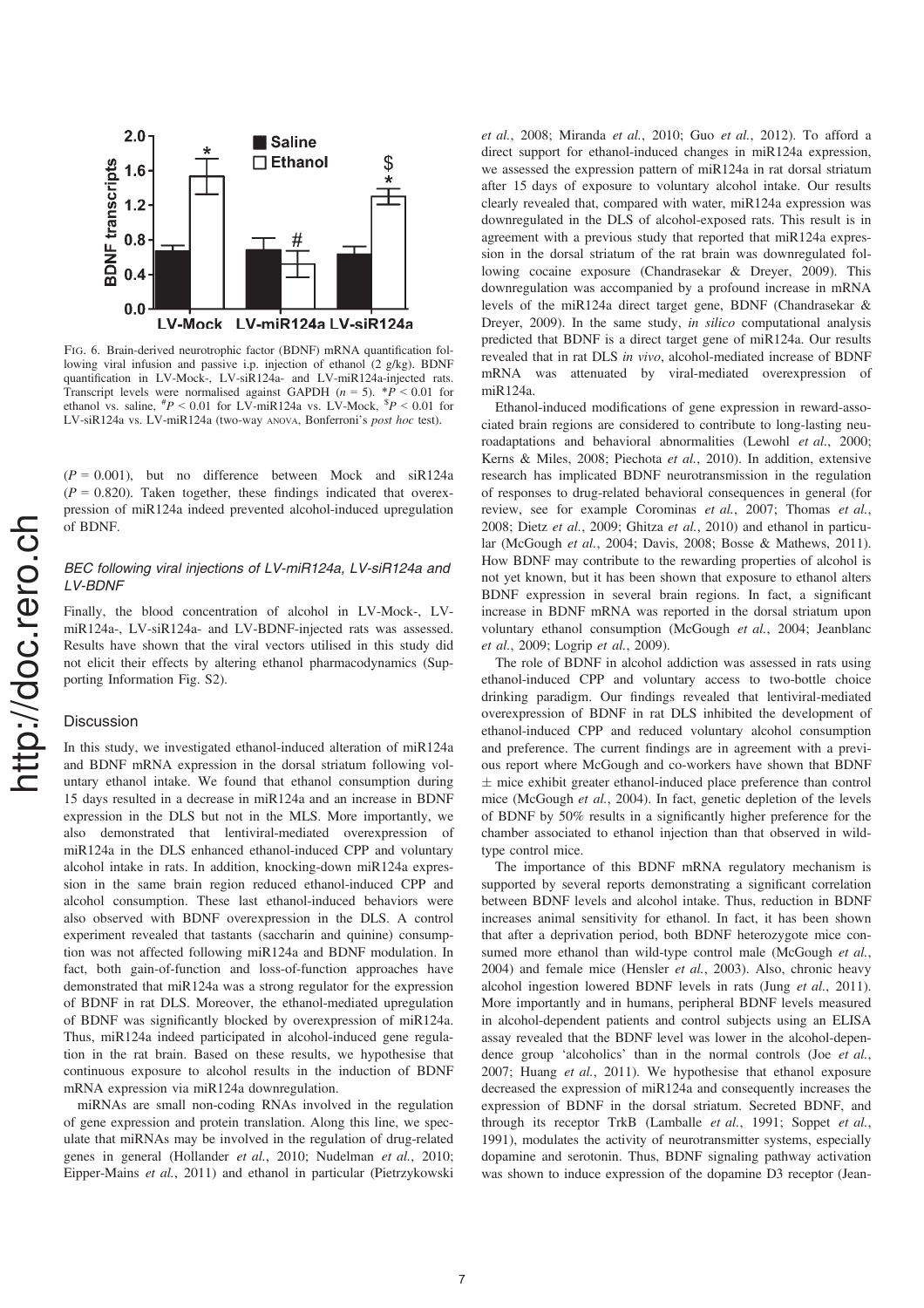blanc et al., 2006), and increase serotonin synthesis and release (Mamounas et al., 2000). More importantly, it has been reported that activation of the dopamine D3 receptor negatively regulates ethanol intake (Thanos et al., 2005). Also, decreased serotonergic function was associated with increased alcohol preference and consumption in rodents (for review, see LeMarquand et al., 1994a, b). Together, these data support the theory that BDNF functions as a positive modulator of ethanol intake in both laboratory animals and humans, most probably through the dopamine D3 receptor and the serotoninergic system by blocking the progression to addiction.

In addition, we found that striatal miR124a overexpression exacerbated the stimulatory effect of ethanol. Moreover, inhibition of striatal miR124a signaling using a lentiviral-mediated silencer expression 'rescued' the decreased alcohol intake and ethanolinduced CPP intake seen in BDNF-overexpressing rats. Therefore, we hypothesise that miR124a controls alcohol intake, and may influence vulnerability to ethanol addiction, by regulating the stimulatory effects of the drug on striatal BDNF expression. Whatever the underlying mechanisms, our data demonstrate that siR124a and miR124a exert opposite effects on striatal BDNF expression levels, and suggest that the balance between these two factors may play a crucial role in determining vulnerability to ethanol-rewarding properties and addiction.

In summary, the expression profile of miR124a in rat dorsal striatum after ethanol exposure was investigated. The results suggested that miR124a was downregulated following alcohol. Consequently, we hypothesise that miR124a is an important regulator of alcohol addiction via its direct target gene BDNF. The current findings focus attention on the fact that miR124a enables fine-tuning of BDNFinduced transcriptional neuroplastic responses to drugs of abuse. Indeed, the highly coordinated action of miR124a on BDNF, and perhaps on many other addiction-related genes, suggests that miR124a may be a key focal point in controlling ethanol-induced striatal neuroplasticity and vulnerability to alcohol addiction.

## Supporting Information

Additional supporting information can be found in the online version of this article:

Fig. S1. Histological representation of dissection placements in the dorso-lateral "DLS" (A) and medio-lateral "MLS" striatum (B).

Fig. S2. Mean blood ethanol concentrations following viral injection. (A) Mean BEC of LV-siR124a, LV-Mock and LV-miR124a – injected rats  $(n = 4, 3, 4)$ . (B) Mean BEC of LV-Mock and LV-BDNF –injected rats ( $n = 3$  & 6). For all groups, viral vectors were injected into the DLS and BEC was assessed following a single injection with ethanol (3 g/kg body weight, i.p.). Blood was collected from the tail vein at various times after injection and analysed to determine the ethanol concentration. Values represent the mean  $\pm$  SEM.  $*P < 0.000$ , the difference between 0.5- and 4-h (repeated measures one-way ANOVA, Bonferroni's post hoc test).

## Disclosure/Conflict of Interest

The authors report no conflicts of interest.

#### Acknowledgements

The authors would like to acknowledge Dr Vijay Chandrasekar for helpful discussions, and the design and preparation of LV-miR124a and LV-si124a. The authors are grateful also to Mrs Christine Deforel-Poncet, Mr Mohamed Elwasila and Mr Mohamed Shafiullah for their technical assistance. A.B. is receiving funds from the United Arab Emirates University (salary and research funding). J.L.D. was supported by Swiss National Science Foundation (Grants no. 3100-059350, 3100AO-100686 and 31003A-116492). The funders had no role in study design, data collection and analysis, decision to publish, or preparation of the manuscript.

#### Abbreviations

BDNF, brain-derived neurotrophic factor; BEC, blood ethanol concentration; CPP, conditioned-place preference; DLS, dorso-lateral striatum; DMS, dorso-medial striatum; GAPDH, glyceraldehyde-3-phosphate dehydrogenase; i.p., intraperitoneally; LV, lentiviral vector; miRNA, microRNA; MLS, medio-lateral striatum; PCR, polymerase chain reaction; TrkB, tropomyosinrelated kinase B.

#### **References**

- Autry, A.E. & Monteggia, L.M. (2012) Brain-derived neurotrophic factor and neuropsychiatric disorders. Pharmacol. Rev., 64, 238–258.
- Bahi, A. (2012) The selective metabotropic glutamate receptor 7 allosteric agonist AMN082 prevents reinstatement of extinguished ethanol-induced conditioned place preference in mice. Pharmacol. Biochem. Be., 101, 193-200.
- Bahi, A. & Dreyer, J.L. (2008) Overexpression of plasminogen activators in the nucleus accumbens enhances cocaine-, amphetamine- and morphineinduced reward and behavioral sensitization. Genes Brain Behav., 7, 244– 256.
- Bahi, A. & Dreyer, J.L. (2012) Involvement of nucleus accumbens dopamine D1 receptors in ethanol drinking, ethanol-induced conditioned place preference, and ethanol-induced psychomotor sensitization in mice. Psychopharmacology, 222, 141–153.
- Bahi, A., Boyer, F., Bussard, G. & Dreyer, J.L. (2005) Silencing dopamine D3-receptors in the nucleus accumbens shell in vivo induces changes in cocaine-induced hyperlocomotion. Eur. J. Neurosci., 21, 3415–3426.
- Bahi, A., Boyer, F., Chandrasekar, V. & Dreyer, J.L. (2008) Role of accumbens BDNF and TrkB in cocaine-induced psychomotor sensitization, conditioned-place preference, and reinstatement in rats. Psychopharmacology, 199, 169–182.
- Bosse, K.E. & Mathews, T.A. (2011) Ethanol-induced increases in extracellular dopamine are blunted in brain-derived neurotrophic factor heterozygous mice. Neurosci. Lett., 489, 172–176.
- Briand, L.A. & Blendy, J.A. (2010) Molecular and genetic substrates linking stress and addiction. Brain Res., 1314, 219–234.
- Cao, X., Yeo, G., Muotri, A.R., Kuwabara, T. & Gage, F.H. (2006) Noncoding RNAs in the mammalian central nervous system. Annu. Rev. Neurosci., 29, 77–103.
- Cao, X., Pfaff, S.L. & Gage, F.H. (2007) A functional study of miR-124 in the developing neural tube. Gene. Dev., 21, 531-536.
- Caputo, V., Sinibaldi, L., Fiorentino, A., Parisi, C., Catalanotto, C., Pasini, A., Cogoni, C. & Pizzuti, A. (2011) Brain derived neurotrophic factor (BDNF) expression is regulated by microRNAs miR-26a and miR-26b allele-specific binding. PLoS One, 6, e28656.
- Chandrasekar, V. & Dreyer, J.L. (2009) microRNAs miR-124, let-7d and miR-181a regulate cocaine-induced plasticity. Mol. Cell. Neurosci., 42, 350–362.
- Chandrasekar, V. & Dreyer, J.L. (2011) Regulation of MiR-124, Let-7d, and MiR-181a in the accumbens affects the expression, extinction, and reinstatement of cocaine-induced conditioned place preference. Neuropsychopharmacol., 36, 1149–1164.
- Cheng, L.C., Pastrana, E., Tavazoie, M. & Doetsch, F. (2009) miR-124 regulates adult neurogenesis in the subventricular zone stem cell niche. Nat. Neurosci., 12, 399–408.
- Corominas, M., Roncero, C., Ribases, M., Castells, X. & Casas, M. (2007) Brain-derived neurotrophic factor and its intracellular signaling pathways in cocaine addiction. Neuropsychobiology, 55, 2–13.
- Cui, Q., Yu, Z., Pan, Y., Purisima, E.O. & Wang, E. (2007) MicroRNAs preferentially target the genes with high transcriptional regulation complexity. Biochem. Bioph. Res. Co., 352, 733–738.
- Davis, M.I. (2008) Ethanol-BDNF interactions: still more questions than answers. Pharmacol. Therapeut., 118, 36–57.
- Dietz, D.M., Dietz, K.C., Nestler, E.J. & Russo, S.J. (2009) Molecular mechanisms of psychostimulant-induced structural plasticity. Pharmacopsychiatry, 42(Suppl 1), S69–78.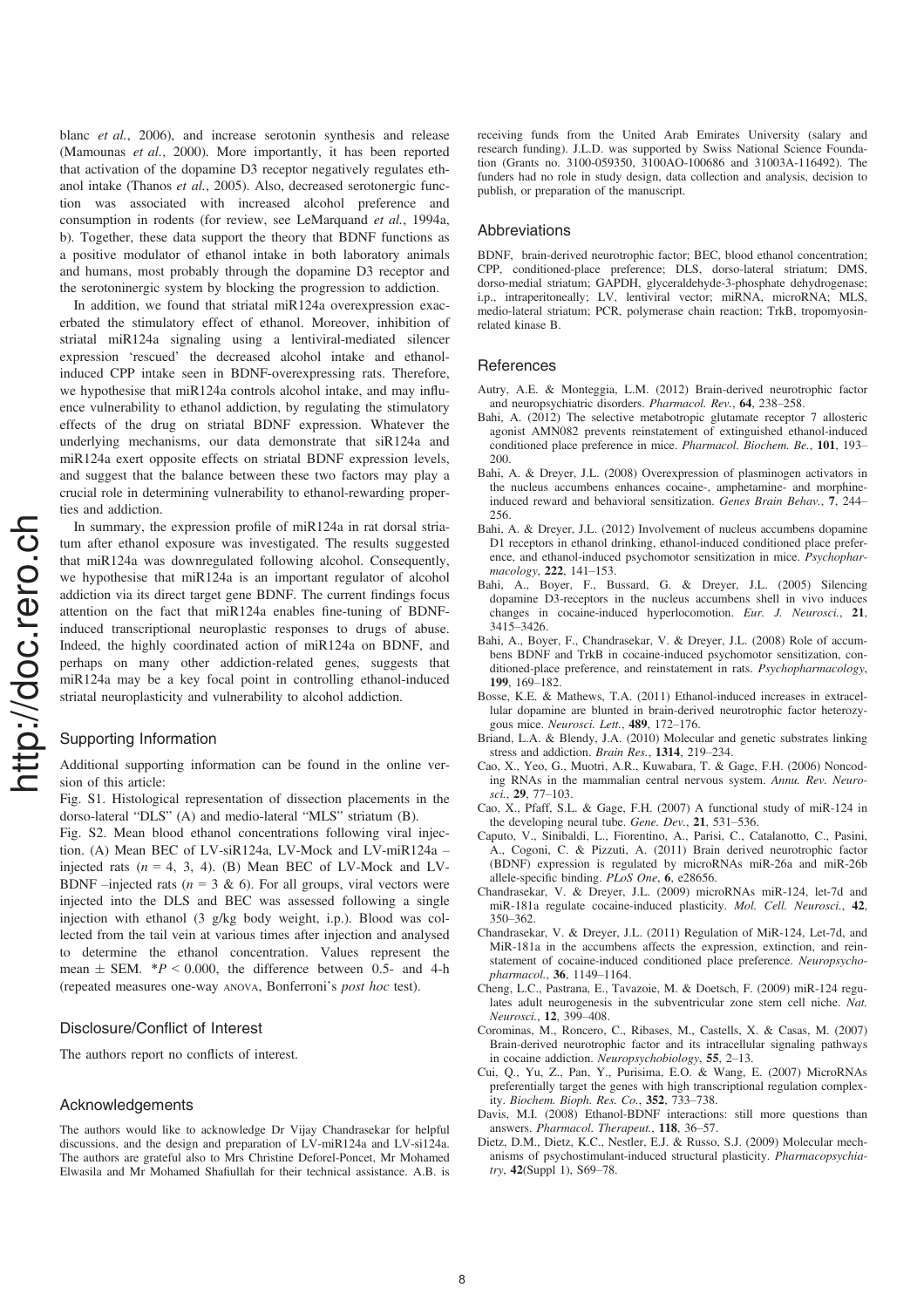- Dreyer, J.L. (2010) New insights into the roles of microRNAs in drug addiction and neuroplasticity. Genome Med., 2, 92.
- Eipper-Mains, J.E., Kiraly, D.D., Palakodeti, D., Mains, R.E., Eipper, B.A. & Graveley, B.R. (2011) microRNA-Seq reveals cocaine-regulated expression of striatal microRNAs. RNA, 17, 1529–1543.
- Everitt, B.J. & Robbins, T.W. (2005) Neural systems of reinforcement for drug addiction: from actions to habits to compulsion. Nat. Neurosci., 8, 1481–1489.
- Everitt, B.J. & Robbins, T.W. (2013) From the ventral to the dorsal striatum: devolving views of their roles in drug addiction. Neurosci. Biobehav. R., 7634, 00046–00048.
- Everitt, B.J., Belin, D., Economidou, D., Pelloux, Y., Dalley, J.W. & Robbins, T.W. (2008) Review. Neural mechanisms underlying the vulnerability to develop compulsive drug-seeking habits and addiction. Philos. T. Roy. Soc. B., 363, 3125–3135.
- Fang, M., Wang, J., Zhang, X., Geng, Y., Hu, Z., Rudd, J.A., Ling, S., Chen, W. & Han, S. (2012) The miR-124 regulates the expression of BACE1/beta-secretase correlated with cell death in Alzheimer's disease. Toxicol. Lett., 209, 94–105.
- Fasanaro, P., Greco, S., Lorenzi, M., Pescatori, M., Brioschi, M., Kulshreshtha, R., Banfi, C., Stubbs, A., Calin, G.A., Ivan, M., Capogrossi, M.C. & Martelli, F. (2009) An integrated approach for experimental target identification of hypoxia-induced miR-210. J. Biol. Chem., 284, 35134-35143.
- Filipowicz, W., Bhattacharyya, S.N. & Sonenberg, N. (2008) Mechanisms of post-transcriptional regulation by microRNAs: are the answers in sight? Nat. Rev. Genet., 9, 102–114.
- Franke, K., Otto, W., Johannes, S., Baumgart, J., Nitsch, R. & Schumacher, S. (2012) miR-124-regulated RhoG reduces neuronal process complexity via ELMO/Dock180/Rac1 and Cdc42 signalling. EMBO J., 31, 2908–2921.
- Friedman, L.M., Dror, A.A., Mor, E., Tenne, T., Toren, G., Satoh, T., Biesemeier, D.J., Shomron, N., Fekete, D.M., Hornstein, E. & Avraham, K.B. (2009) MicroRNAs are essential for development and function of inner ear hair cells in vertebrates. Proc. Natl. Acad. Sci. USA, 106, 7915–7920.
- Gerdeman, G.L., Partridge, J.G., Lupica, C.R. & Lovinger, D.M. (2003) It could be habit forming: drugs of abuse and striatal synaptic plasticity. Trends Neurosci., 26, 184–192.
- Ghitza, U.E., Zhai, H., Wu, P., Airavaara, M., Shaham, Y. & Lu, L. (2010) Role of BDNF and GDNF in drug reward and relapse: a review. Neurosci. Biobehav. R., 35, 157–171.
- Guo, Y., Chen, Y., Carreon, S. & Qiang, M. (2012) Chronic intermittent ethanol exposure and its removal induce a different miRNA expression pattern in primary cortical neuronal cultures. Alcohol. Clin. Exp. Res., 36, 1058-1066.
- Hensler, J.G., Ladenheim, E.E. & Lyons, W.E. (2003) Ethanol consumption and serotonin-1A (5-HT1A) receptor function in heterozygous BDNF  $(\pm)$ mice. J. Neurochem., 85, 1139–1147.
- Hollander, J.A., Im, H.I., Amelio, A.L., Kocerha, J., Bali, P., Lu, Q., Willoughby, D., Wahlestedt, C., Conkright, M.D. & Kenny, P.J. (2010) Striatal microRNA controls cocaine intake through CREB signalling. Nature, 466, 197–202.
- Huang, M.C., Chen, C.H., Liu, H.C., Chen, C.C., Ho, C.C. & Leu, S.J. (2011) Differential patterns of serum brain-derived neurotrophic factor levels in alcoholic patients with and without delirium tremens during acute withdrawal. Alcohol. Clin. Exp. Res., 35, 126–131.
- Impey, S., Davare, M., Lesiak, A., Fortin, D., Ando, H., Varlamova, O., Obrietan, K., Soderling, T.R., Goodman, R.H. & Wayman, G.A. (2010) An activity-induced microRNA controls dendritic spine formation by regulating Rac1-PAK signaling. Mol. Cell. Neurosci., 43, 146-156.
- Jeanblanc, J., He, D.Y., McGough, N.N., Logrip, M.L., Phamluong, K., Janak, P.H. & Ron, D. (2006) The dopamine D3 receptor is part of a homeostatic pathway regulating ethanol consumption. J. Neurosci., 26, 1457–1464.
- Jeanblanc, J., He, D.Y., Carnicella, S., Kharazia, V., Janak, P.H. & Ron, D. (2009) Endogenous BDNF in the dorsolateral striatum gates alcohol drinking. J. Neurosci., 29, 13494–13502.
- Joe, K.H., Kim, Y.K., Kim, T.S., Roh, S.W., Choi, S.W., Kim, Y.B., Lee, H.J. & Kim, D.J. (2007) Decreased plasma brain-derived neurotrophic factor levels in patients with alcohol dependence. Alcohol. Clin. Exp. Res., 31, 1833–1838.
- Jonkman, S. & Kenny, P.J. (2013) Molecular, cellular, and structural mechanisms of cocaine addiction: a key role for microRNAs. Neuropsychopharmacol., 38, 198–211.
- Jung, K.I., Ju, A., Lee, H.M., Lee, S.S., Song, C.H., Won, W.Y., Jeong, J.S., Hong, O.K., Kim, J.H. & Kim, D.J. (2011) Chronic ethanol ingestion, type 2 diabetes mellitus, and brain-derived neurotrophic factor (BDNF) in rats. Neurosci. Lett., 487, 149–152.
- Karpova, N.N., Pickenhagen, A., Lindholm, J., Tiraboschi, E., Kulesskaya, N., Agustsdottir, A., Antila, H., Popova, D., Akamine, Y., Bahi, A., Sullivan, R., Hen, R., Drew, L.J. & Castren, E. (2011) Fear erasure in mice requires synergy between antidepressant drugs and extinction training. Science, 334, 1731–1734.
- Kawahara, H., Imai, T. & Okano, H. (2012) MicroRNAs in neural stem cells and neurogenesis. Front. Neurosci., 6, 30.
- Kerns, R.T. & Miles, M.F. (2008) Microarray analysis of ethanol-induced changes in gene expression. Methods Mol. Biol., 447, 395–410.
- Kim, J., Inoue, K., Ishii, J., Vanti, W.B., Voronov, S.V., Murchison, E., Hannon, G. & Abeliovich, A. (2007) A MicroRNA feedback circuit in midbrain dopamine neurons. Science, 317, 1220–1224.
- Kuss, A.W. & Chen, W. (2008) MicroRNAs in brain function and disease. Curr. Neurol. Neurosci., 8, 190–197.
- Lamballe, F., Klein, R. & Barbacid, M. (1991) The trk family of oncogenes and neurotrophin receptors. Princess Takamatsu S., 22, 153–170.
- LeMarquand, D., Pihl, R.O. & Benkelfat, C. (1994a) Serotonin and alcohol intake, abuse, and dependence: clinical evidence. Biol. Psychiat., 36, 326– 337.
- LeMarquand, D., Pihl, R.O. & Benkelfat, C. (1994b) Serotonin and alcohol intake, abuse, and dependence: findings of animal studies. Biol. Psychiat., 36, 395–421.
- Lewis, B.P., Shih, I.H., Jones-Rhoades, M.W., Bartel, D.P. & Burge, C.B. (2003) Prediction of mammalian microRNA targets. Cell, 115, 787–798.
- Lewohl, J.M., Wang, L., Miles, M.F., Zhang, L., Dodd, P.R. & Harris, R.A. (2000) Gene expression in human alcoholism: microarray analysis of frontal cortex. Alcohol. Clin. Exp. Res., 24, 1873–1882.
- Logrip, M.L., Janak, P.H. & Ron, D. (2009) Escalating ethanol intake is associated with altered corticostriatal BDNF expression. J. Neurochem., 109, 1459–1468.
- Makeyev, E.V., Zhang, J., Carrasco, M.A. & Maniatis, T. (2007) The MicroRNA miR-124 promotes neuronal differentiation by triggering brain-specific alternative pre-mRNA splicing. Mol. Cell, 27, 435–448.
- Mamounas, L.A., Altar, C.A., Blue, M.E., Kaplan, D.R., Tessarollo, L. & Lyons, W.E. (2000) BDNF promotes the regenerative sprouting, but not survival, of injured serotonergic axons in the adult rat brain. J. Neurosci., 20, 771–782.
- McGinty, J.F., Whitfield, T.W. Jr. & Berglind, W.J. (2010) Brain-derived neurotrophic factor and cocaine addiction. Brain Res., 1314, 183–193.
- McGough, N.N., He, D.Y., Logrip, M.L., Jeanblanc, J., Phamluong, K., Luong, K., Kharazia, V., Janak, P.H. & Ron, D. (2004) RACK1 and brainderived neurotrophic factor: a homeostatic pathway that regulates alcohol addiction. J. Neurosci., 24, 10542–10552.
- Mellios, N., Huang, H.S., Grigorenko, A., Rogaev, E. & Akbarian, S. (2008) A set of differentially expressed miRNAs, including miR-30a-5p, act as post-transcriptional inhibitors of BDNF in prefrontal cortex. Hum. Mol. *Genet.*, 17, 3030–3042.
- Miranda, R.C., Pietrzykowski, A.Z., Tang, Y., Sathyan, P., Mayfield, D., Keshavarzian, A., Sampson, W. & Hereld, D. (2010) MicroRNAs: master regulators of ethanol abuse and toxicity? Alcohol. Clin. Exp. Res., 34, 575–587.
- Nestler, E.J. & Carlezon, W.A. Jr. (2006) The mesolimbic dopamine reward circuit in depression. Biol. Psychiat., 59, 1151–1159.
- Nudelman, A.S., DiRocco, D.P., Lambert, T.J., Garelick, M.G., Le, J., Nathanson, N.M. & Storm, D.R. (2010) Neuronal activity rapidly induces transcription of the CREB-regulated microRNA-132, in vivo. Hippocampus, 20, 492–498.
- Paxinos, G. & Watson, C. (1998) The Rat Brain in Stereotaxic Coordinates. Academic Press, San Diego.
- Piechota, M., Korostynski, M., Solecki, W., Gieryk, A., Slezak, M., Bilecki, W., Ziolkowska, B., Kostrzewa, E., Cymerman, I., Swiech, L., Jaworski, J. & Przewlocki, R. (2010) The dissection of transcriptional modules regulated by various drugs of abuse in the mouse striatum. Genome Biol., 11, R48.
- Pietrzykowski, A.Z., Friesen, R.M., Martin, G.E., Puig, S.I., Nowak, C.L., Wynne, P.M., Siegelmann, H.T. & Treistman, S.N. (2008) Posttranscriptional regulation of BK channel splice variant stability by miR-9 underlies neuroadaptation to alcohol. Neuron, 59, 274–287.
- Pruunsild, P., Kazantseva, A., Aid, T., Palm, K. & Timmusk, T. (2007) Dissecting the human BDNF locus: bidirectional transcription, complex splicing, and multiple promoters. Genomics, 90, 397–406.
- Qi, L., Hu, Y., Zhan, Y., Wang, J., Wang, B.B., Xia, H.F. & Ma, X. (2012) A SNP site in pri-miR-124 changes mature miR-124 expression but no contribution to Alzheimer's disease in a Mongolian population. Neurosci. Lett., 515, 1–6.